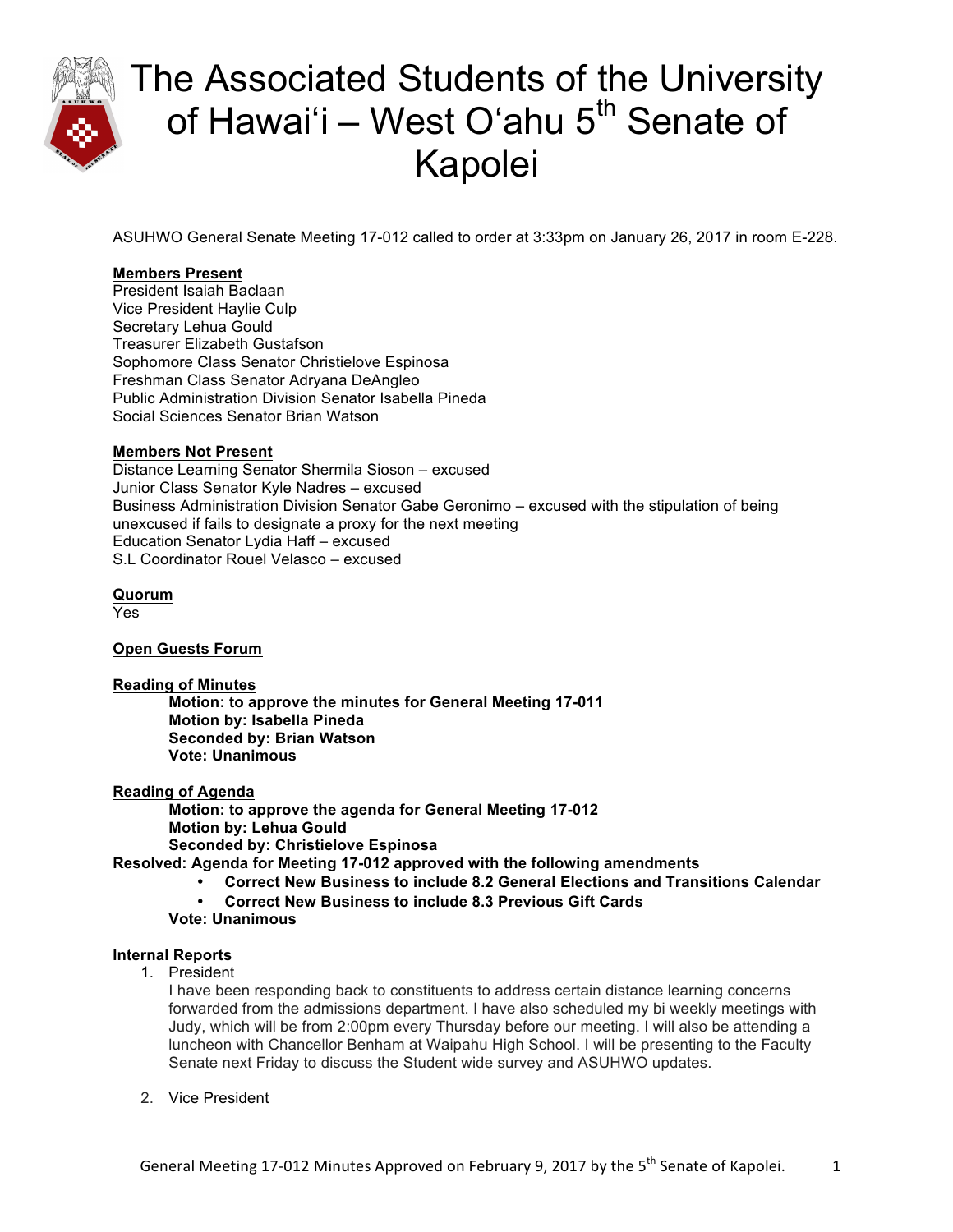

No New Reports.

3. Secretary

Thank you to all of those who have sent me their constituency meeting times and dates and their reports for today. I am missing a few reports and Kyle's constituency meeting dates and times.

#### 4. Treasurer

Because no one has offered to meet with Kevin, meetings will be discontinued for this semester and the next treasurer to come into the senate can resume those meetings.

#### 5. Advisors

a. Student Life Coordinator

Discuss how the senate would like to use the gift cards, there are 40 in possession with the business office, ideally it is to be given it away ASAP. The business office recommends giving it away to student activities for such events. This is your call as the senate, you have full say as to how to use and distribute the gift cards.

I have not receive anyone's initiative write-up proposal, no initiative's should be fully implemented without the eyes and reviews from everyone in the senate to provide feedback

I worked on the general elections and transitions calendar for your review, please vote to approve the calendar. Text me if you have any questions regarding the calendar as you vote on them.

Lastly, would the senate like to participate in E Ola Pono week of Feb 21-24? Anyone interested in the following:

Free hugs, Tuesday, February 21, 10:00am-1:00pm, I am recruiting a grouping of student leaders to give free hugs, anyone interested let me know. We may also bring down the Connect Four activity.

E Ola Pono Fair, Wednesday, February 22, 10:00am-3:00pm, if you would like to host a booth or table that supports health and wellness.

### 6. Standing Committee Reports

- a. Budget and Finance No New Updates.
- b. Activities

We agreed at the last meeting that would be participating in E Ola Pono. Therefore, I will be working on sending out an action plan. I did not receive any ideas regarding activities we can do so I am assuming that we will be using the Connect Four again. But if we'd like to incorporate a health and wellness component, we could ask Student Life to borrow a spin wheel and have people spin, participate in an exercise, and hand out SWAG if they can complete the exercise. I do not believe that we have a lot of SWAG left, but this would be a great time to use our gift cards. I will be sure to get the action plans for Club Rush and E Ola Pono out to you folks soon. I am more than open to you folks adding to the action plan but if there are no additions, we will stick with this.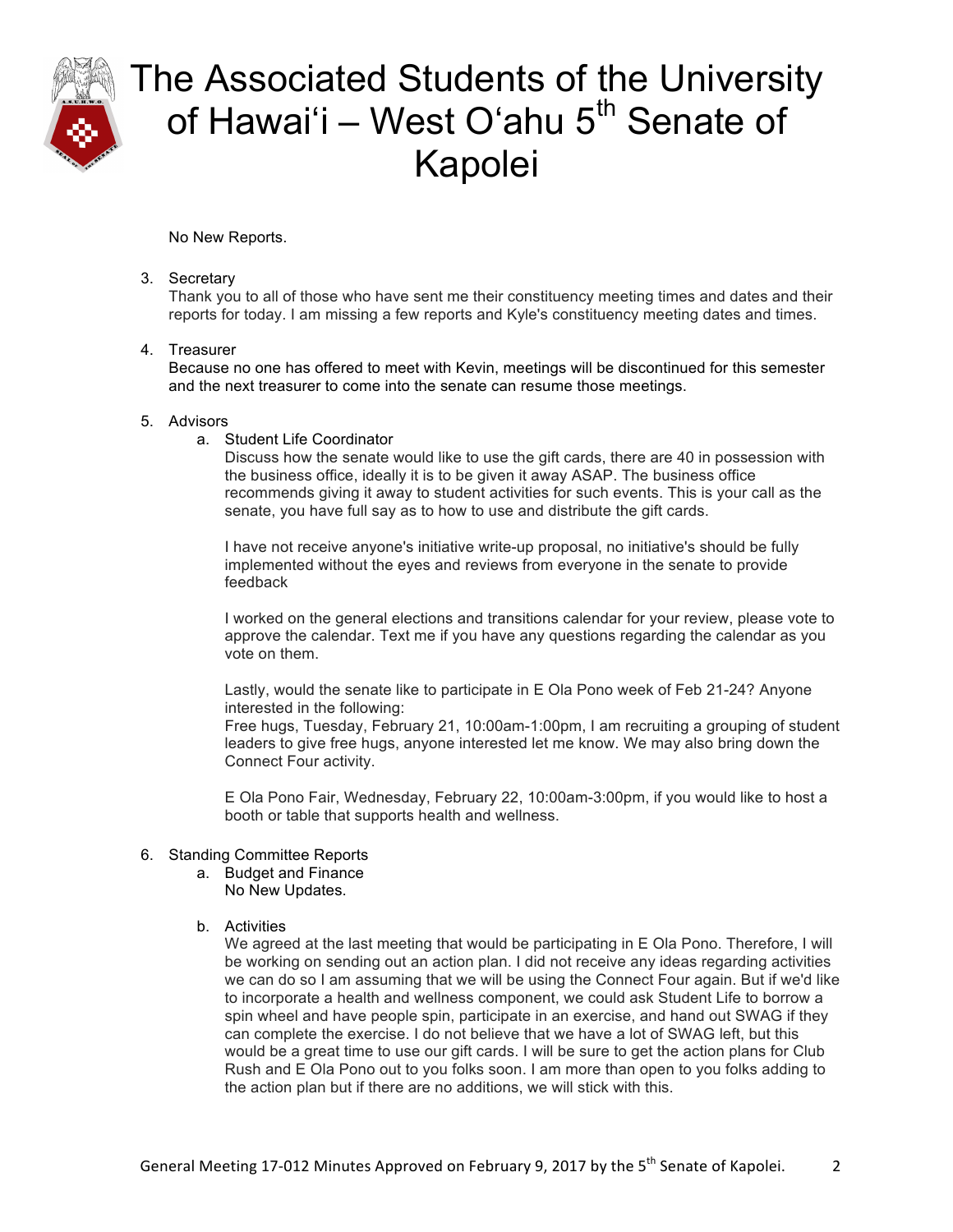

Also, in regards to E Ola Pono, February 22nd will be the day that all vendors will be present, therefore, this would be the best day for us to be involved.

#### c. Legislative

We have not been able to hold a committee meeting to review Shermila's resolution but the Executive Board has delegated the resolution to the Legislative Committee.

#### 7. Ad Hoc Committees

#### a. Elections Committee

Isaiah will be working with Haylie to produce an action plan regarding the promotion of our general elections. All those not running in the election are expected to serve on this committee. Thus far, those not running are Isaiah, Haylie, Elizabeth, Brian, and Gabe. I will be emailing those people regarding the process of promoting the election.

#### b. Transition Committee

This committee will consist of everyone involved in transitioning from the 5th senate to the 6th senate. Haylie has sent out the transition worksheets that are for everyone to fill out and give to the representative that will fill their role next semester. Please make sure to fill these out, as we will later set up a meeting with the 5th senate and the 6th senate to discuss the future of ASUHWO.

#### 8. Senators Report

a. Distance Learning Division Senator

I attended the meeting last January 13 with UH Learning Center Committee on Maui regarding the transfer fair (auto admission) on February 8 for UH Maui College students. I volunteered as UHWO student representative and encourage students to apply and continue their education in our university. I will be sharing my experiences as a distance student. I am thinking about sharing with them the opportunity to be part of ASUHWO. Since this is my last semester, I would love to find somebody to replace me for the next term. Though I need your folks permission if I can talk about this matter.

I am still waiting for Jim Cromwell, Dir. of enrollment management, in providing me some info regarding my visual learning resolution from last semester.

Like I said on my email last Tuesday, my office hours will be from Monday-Thursday 9- 10am via Skype or email. Also, I am holding another constituency meeting for January next week just to be more available to students. I was actually planning to send a message to students via Laulima but I found out that my 2 professors disabled this feature. By any chance we can send a mass email of the senate members introduction to all students so that they are aware especially the new students.

b. Junior Class Senator

So I have met with Loea and we set up a date for my workshop series. We have concluded that the week of April 3rd, 2017(Monday-Thursday). Loea will be conduct the first workshop with an interactive workshop with the library computers. This assessment will pave a way for students, who are undecided, to decided what careers they can choose with courses that are provided on campus. Different teachers from different categories will speak during this week. I haven't contacted the teachers yet only one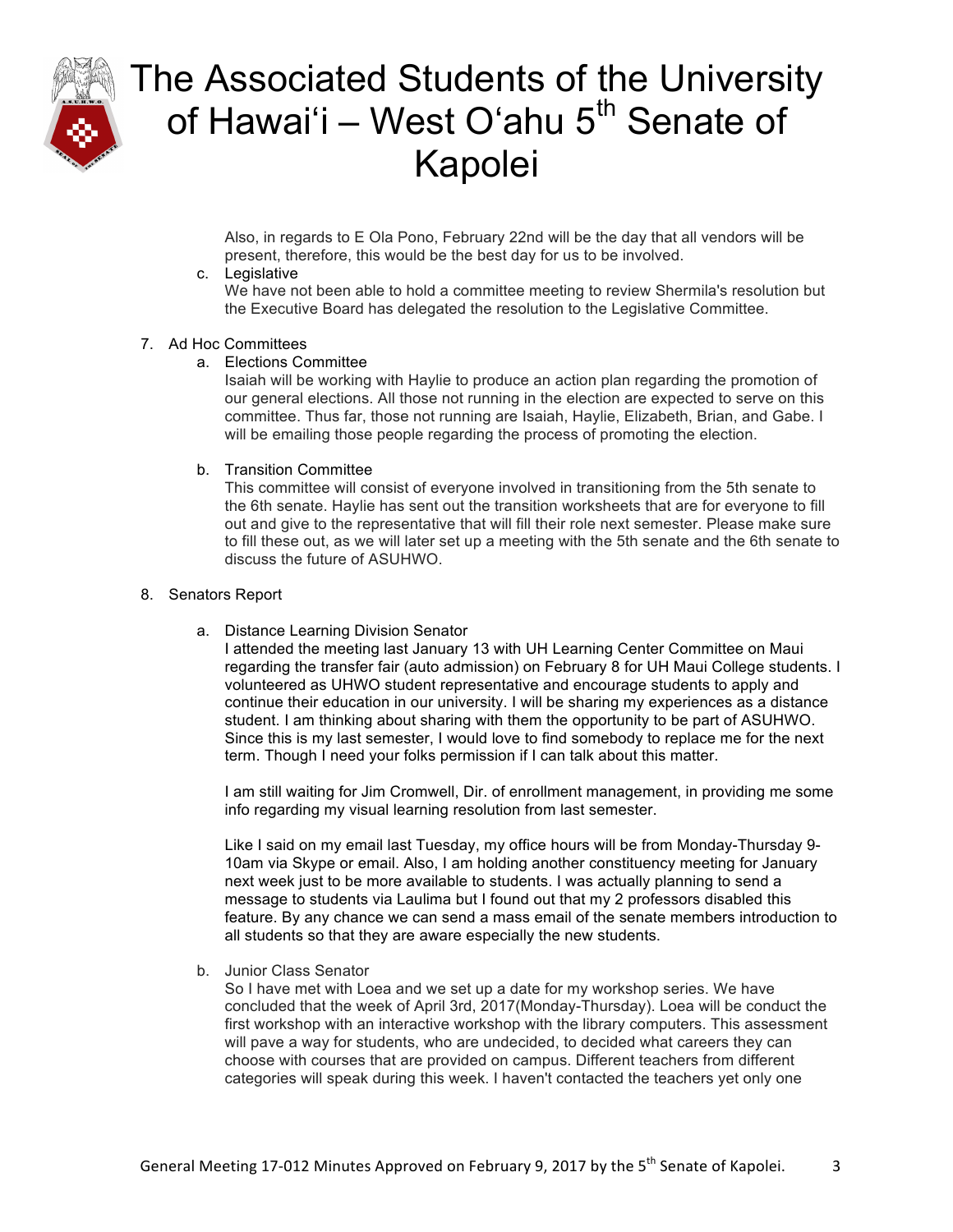

which was Ms.Meyers who will conduct the humanities categories. Here is the list of professors who I want to participate:

- BUSA: Keaunui (Mon.)
- PUBA:Graham-Tutt (Mon.)
- CM: Hanaoka (Tuesday)
- HUM: Dr. Meyer (Wednesday)
- ED: Carmen Nolte (Thursday)
- SSCI: Santiago (Thursday)

Anyone can participate in these teacher workshops.

My other initiative is still in the process. I still need to contact Gabe and Aloha. I have been a little under the weather this week so I due apologize.

c. Sophomore Class Senator

I am working on an initiative in coordination with Student Life and the Pueo Leaders as I really like what their doing with Monthly Munchies and I think that we should start doing that, having us out in the courtyard at least once a month. My initiative for this semester will be based around having the senate be more active in engaging with our ASUHWO community.

d. Freshman Class Senator

Last Wednesday I went and met with some of the Freshman during their English class and spoke with them about not only "My Friends" but about what I can do for them as a freshman class senator and the possible pizza lunch constituency meetings. They seemed excited about the pizza lunches so I am going to start putting that into works for everyone to enjoy. I also came to the decision to go ahead and see through with the free carnation and information card giveaway on Valentine's Day so I am working on getting prices and things like that together.

#### **Point of Personal Privilege Request:**

Honoring Interim Chancellor Doris Ching with a Senate Tribute

#### **Resuming of Meeting @ 4:20pm**

e. Business Administration Division Senator I'll be submitting the necessary paperwork to have my Big Interview initiative submitted for board approval prior to implementation.

I am currently designing flyers and handouts, to be approved by Student Services that will have information bringing campus awareness to this new service that is available for their use.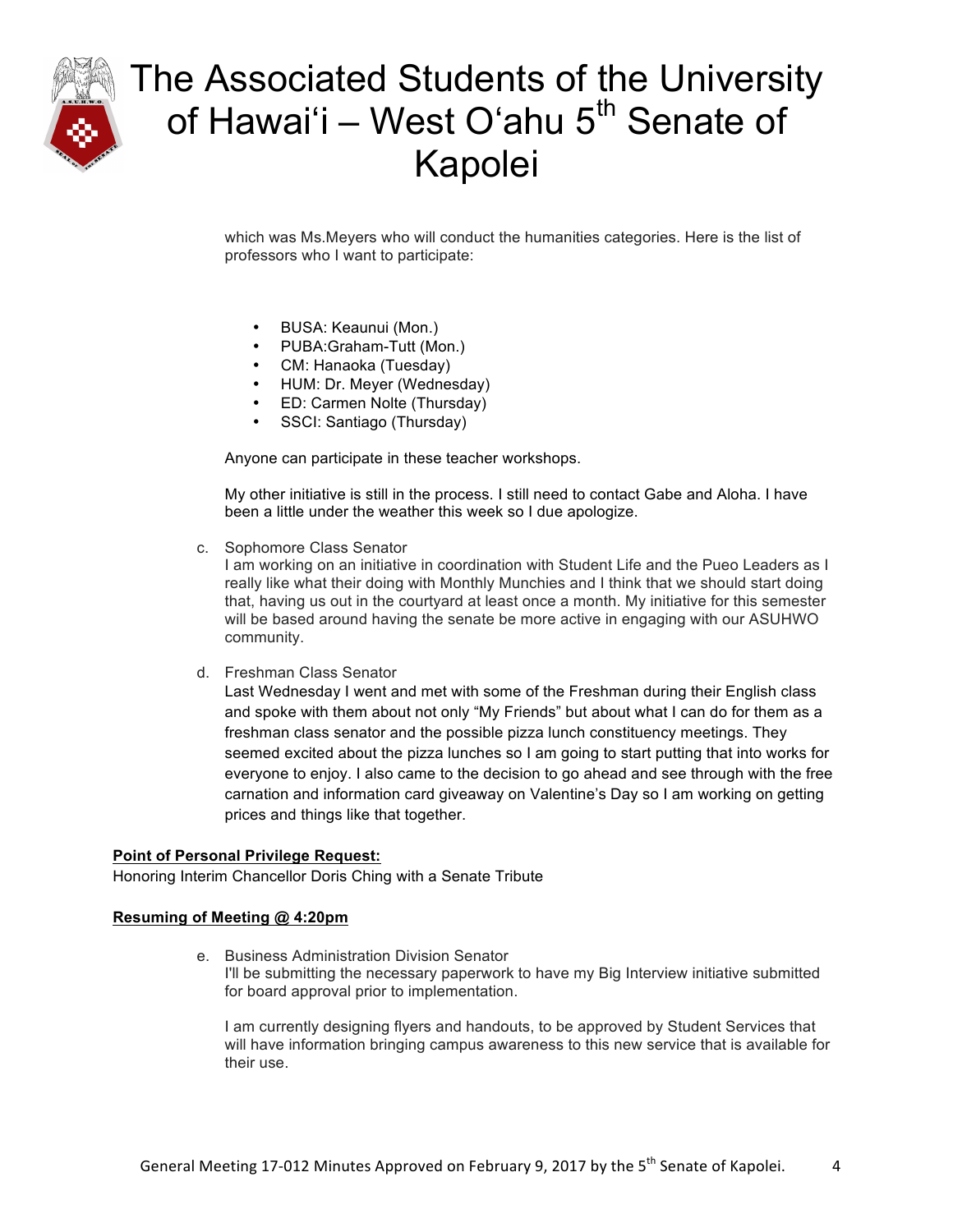

Currently looking for speakers that would be able to participate in my Entrepreneurship Week initiatives. No further updates at this time.

- f. Public Administration Division Senator I have not had much progress in the way of our projects for this semester. I am still planning on creating a full and updated list of the PUBA internships available.
- g. Social Sciences Division Senator There isn't anything major that occurred. Kyle and I did post the posters in all of the classrooms and I talked to my classes about the survey. In regards to my initiative, I have begun drafting a survey that will demonstrate whether or now a daycare on campus would be necessary. I'm curious about any suggestions that the senate might have since this would be my first survey.
- h. Education Division Senator I have been working on finding a convenient time for the education students to plan events, like a Praxis resource workshop.

The HSTA is working on promoting a 2017 Student Program conference. I am on the board to organize this event. HSTA has been generous enough to pay for buses to get student to and from UHWO and Waikiki, where the conference will take place. This will be a great event for students to take advantage of and learn about the profession they have chosen. Echoing the conference that occurred in 2015, we're going to be holding a panel with a few new beginning teachers. This has been the most beneficial of the workshops we hold during the conference and will be a highlight for education students, we expect.

I have also contacted Dr. Heller to suggest a ESSA blueprint dialogue among the students and professors. This will be the reform we will be walking into as it is being implemented by the state officials. It will be beneficial for our students to gain a better understanding of it. In addition, it is important students are knowledgeable of the contract changes that will be occurring this year as HSTA negotiates. I am trying to think of ways to promote awareness for this information. Any ideas would be appreciated.

### 9. Caucus Ambassador

Isaiah and Christielove will be attending the next Caucus meeting on Kaua'i but we will need a Caucus representative as soon as possible as we cannot continue serving as alternates. Therefore, I will be contacting those who expressed interest in the position and will then discuss appointment with the senate.

#### 10. Campus Committee Report

- a. Communications Committee No New Updates.
- b. Transportation Committee

We now have an A-Frame out near the turn around with information regarding shuttle times for students to view. I will continue speaking with the committee about something a bit more permanent.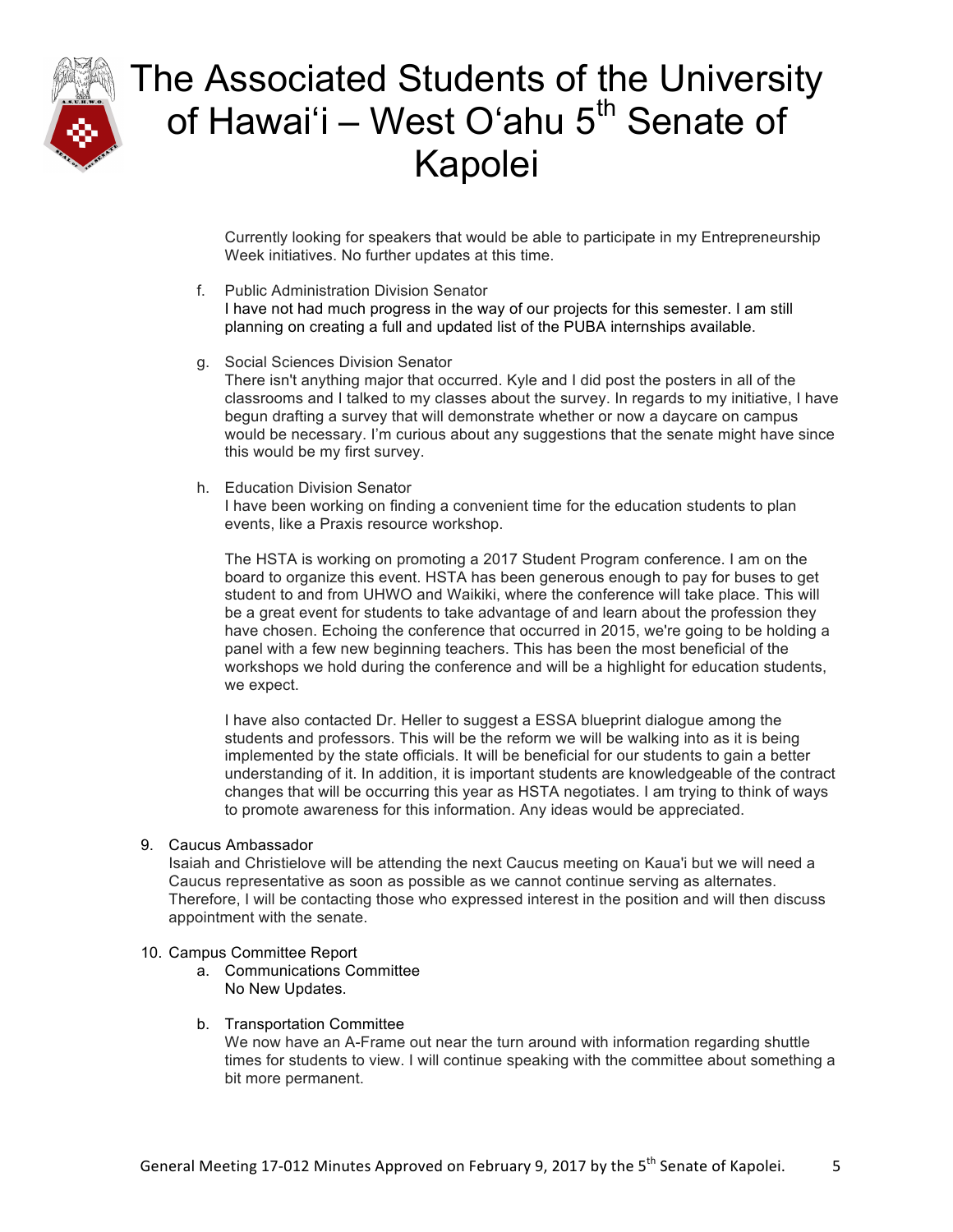

c. Technology Committee

Our next meeting will be held on February 3rd. Unfortunately, Lehua will not be able to attend this meeting as she has committed to assisting with a Chancellor's Scholarship tour. With that said, if there is any senator that would be interested in attending this meeting, please let Lehua know.

- d. Health Committee No New Updates. Our next meeting is on February 10<sup>th</sup> at 9:00am.
- e. Strategic Planning Committee

We have been receiving a lot of updates. They will be having a meeting with Chancellor Benham. Haylie has been forwarding all of this information on to Isaiah and Rouel in hopes that there will be another senate member interested in serving on this committee as both Haylie and Lizzy will need to step down. Our next meeting will be on February 3rd at 2:00pm in D-104.

## **Unfinished Business**

1. Student Survey Roll Out Committee

All posters and table toppers have been distributed. While this survey is fairly long, if we can engage students to begin the survey, it can be saved and revisited later. Our goal is to have at least 500 students complete the survey. Therefore, I will be contacting all class and division senators, asking that they contact their professors for permission to give a short presentation on this survey, its purpose, and encourage students to participate.

2. Island Liaison Ad Hoc Committee

In Shermila's report, she mentioned that she was interested in finding a successor. I'd like to recommend that the Executive Board meet to discuss whether we'd like to continue this position or not; We are not in favor of having an outer island Caucus Representative.

- 3. Issue of Personal Liability Insurance No New Updates.
- 4. Senate Tribute for Interim Chancellor Doris Ching The Senate was very humbled to have spent time with Interim Chancellor Doris Ching and it was our honor to present her with our Senate Tribute; she is truly a woman of great wisdom and leadership.
- 5. Reviewing Caucus By Laws and Constitution I did not receive any feedback on the Caucus Constitution and By Laws, therefore my understanding is that everyone agrees with what Caucus has produced and I will recommend that we support it.
- 6. Town Hall We will need to convene an Activities Committee Meeting in order to discuss specific information regarding a Town Hall.

### **New Business**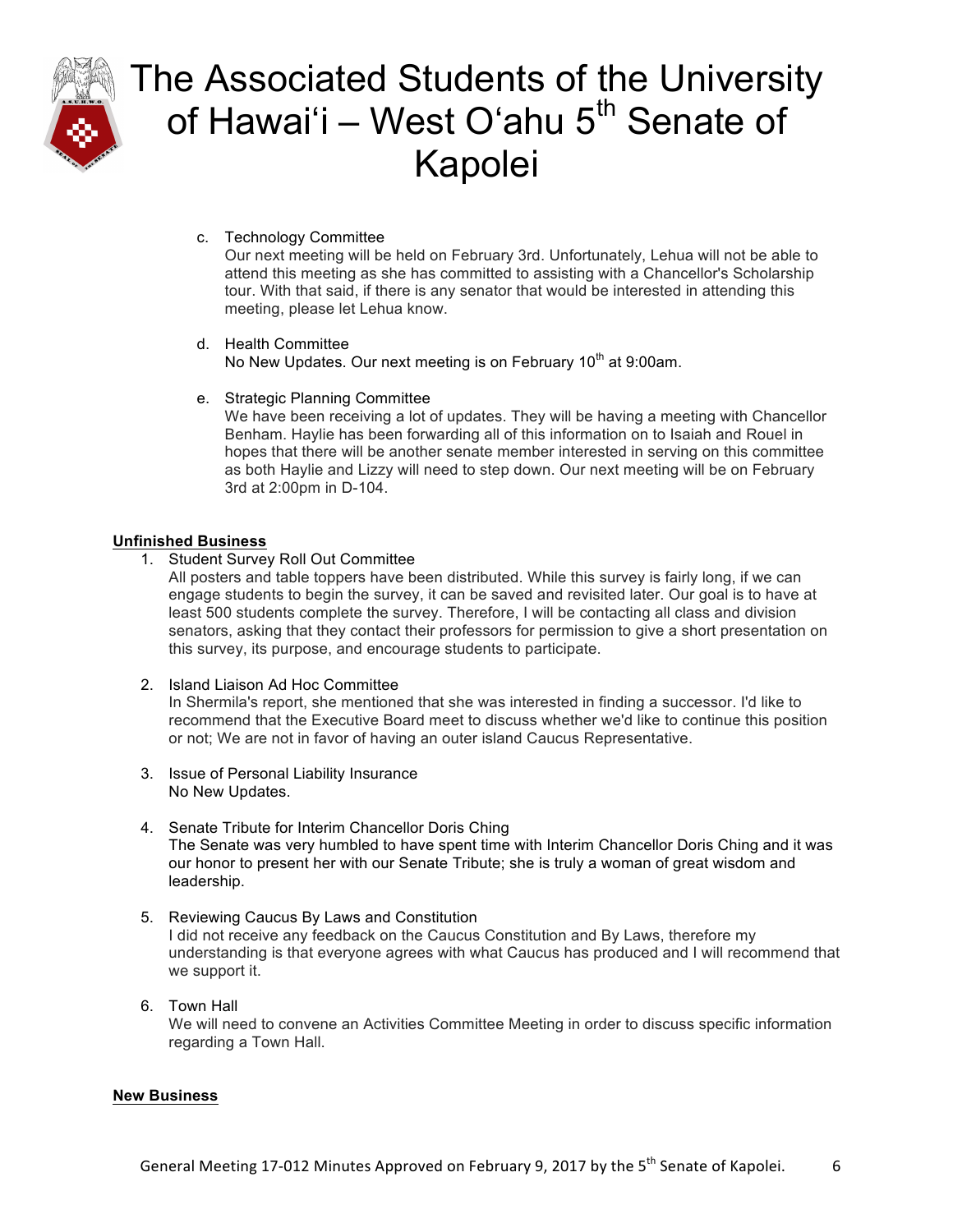

1. Club Rush

This was discussed during the Activities Committee report. If you are unable to attend the event, you will need to commit two hours of tabling in order to be excused from missing the event. Failure to do so will result in an unexcused absence.

2. General Elections and Transitions Calendar

**Motion: to Approve the ASUHWO General Elections 2017 and Transitions Calendar Motioned by: Lehua Gould Seconded by: Haylie Culp Vote: Unanimous**

**Yeas(s):** Vice President Culp, Secretary Gould, Treasurer Gustafson, and Senators Espinosa, DeAngelo, Pineda, Watson, Haff, and Sioson. **Nay(s):** [0] **Abstain(s):** [0]

3. Previous Gift Cards

We have forty, \$5 gift cards. I would like to recommend that we allocate ten gift cards to Club Rush, fifteen gift cards to E Ola Pono, five gift cards towards Brian's survey, and ten gift cards for our General Elections in a way that whoever votes will be entered in a drawing to win a gift card. If for whatever reason our plans fall through, we will allocate any left over gift cards to the SAFB.

**Motion: to Approve the allocation of gift cards amongst Club Rush, E Ola Pono, Brian's Social Sciences Initiative Survey, and ASUHWO General Elections. Motioned by: Haylie Culp Seconded by: Isabella Pineda Vote: Unanimous**

**Yeas(s):** Vice President Culp, Secretary Gould, Treasurer Gustafson, and Senators Espinosa, DeAngelo, Pineda, Watson, Haff, and Sioson. **Nay(s):** [0] **Abstain(s):** [0]

## **Announcements and Open Forum**

 $\overline{\mathsf{Isaiah:}$  Our next Executive Board Meeting will be scheduled for Monday, January 30<sup>th</sup> on Google Hangouts at about 5:00pm-5:15pm.

Christielove: For Club Rush, we will be advertising for the General Elections and bringing down the Connect Four, Giant Jenga, and gift cards.

**Meeting Adjournment at 4:46pm Motioned by: Haylie Culp Seconded by: Elizabeth Gustafson**